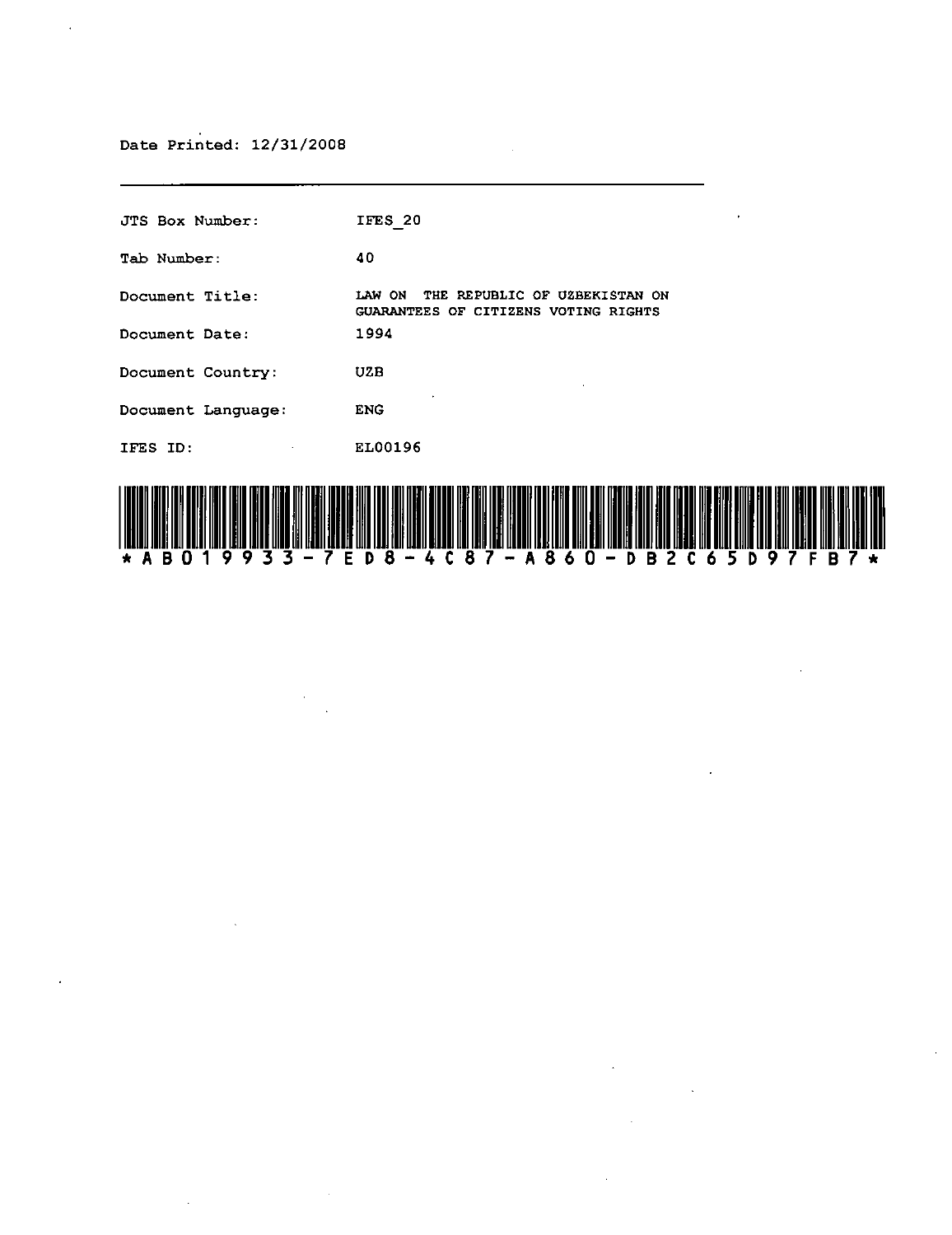## $\frac{1}{4}$  /02/3/1444002/019

## **LAW** OF THE REPUBLIC OF UZBEKISTAN

## ON GUARANTEES OF CITIZENS' VOTING RIGHTS

Î

Article 1. Citizens of the Republic of Uzbekistan have the right to participate in governing society and the state both directly and through their representatives. This right is exercised through their participation in referendums, as well as election of the President of the Republic of Uzbekistan and representative bodies of authority.

Article 2. The voting rights of citizens of the Republic of Uzbekistan, secured by the Constitution, the present Law and other legislative acts, are protected by the state.

Article 3. All citizens of the Republic of Uzbekistan, regardless of origin, social and property status, race, nationality, sex, education, language, religion and occupation, have equal voting rights.

Article 4. All citizens of the Republic of Uzbekistan have the right to clect and be elected.

Citizens who have achieved the age of 18 are eligible for vote. Each voter has one vote.

Citizens of the Republic of Uzbekistan who have achieved the age of 35 are eligible for election to the post of the President of the Republic of Uzbekistan.

Citizens who have reached the age of 25 by election day are eligible for election to the Oliy Majlis of the Republic of Uzbekistan.

Citizens of the Republic of Uzbekistan who have reached the age of 21 by election day are eligible for election to local representative bodies of authority,

Article 5. Any direct or indirect restriction of citizens' voting right is impermissible, with the exception of cases specified by election laws.

 $\mathcal{L}$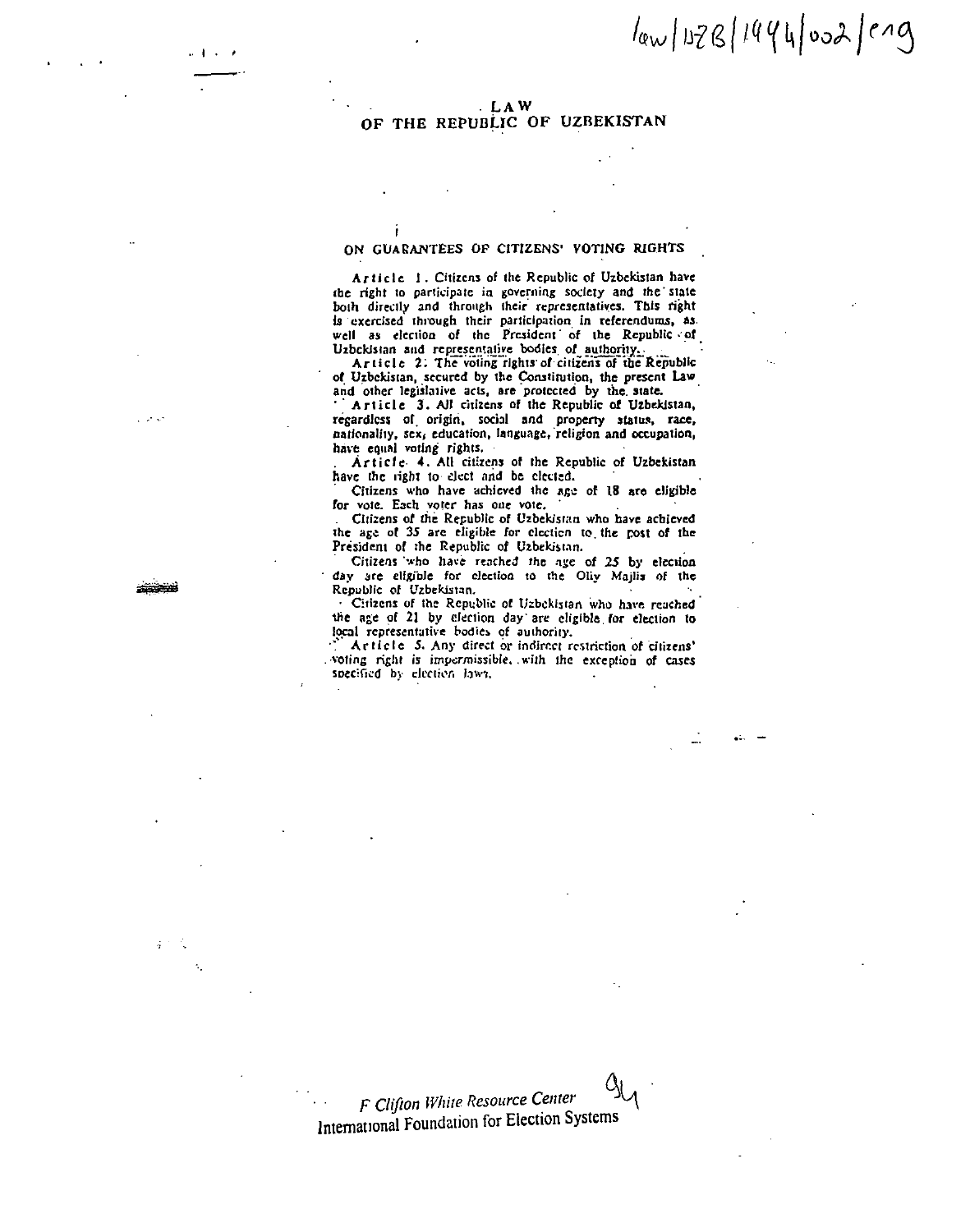Article 6. All voters, regardless of the place of their stay, are guaranteed the right to take direct part in referendums, as well election of the President of the Republic of Uzbekistan and representative bodies of authority.

Article 7. All voters enjoy freedom of will and secrecy of ballot. By arranging the poll in specially equipped premises, ward electoral committees give citizens a possibility of a free and secret vote.

Any control over the will of voters is impermissible.

Article 8. All citizens of the Republic of Uzbekistan, who have reached the age of 18 by election day and reside either permanently or temporarily on the territory of the respective constituency, have the right to be included in electoral registers.

Each voter may be included only into one electoral register.

Article 9. Voters shall be given a possibility to familiarize themselves in advance with electoral registers at the polling station.  $\sim$ 

Article 10. A voter has the right to inform the ward committee of an error in electoral registers. Within 24 hours, the ward committee must verify his statement, and either correct the error or issue a reference to the applicant on a justified decline of his statement.

Article II. A voter who has not been included into electoral registers for some reason, shall be included into a register by the ward committee on the basis of a document identifying his personality.

Article 12. A voter has the right to canvass in favour or against the decisions submitted for a referendum, as well as candidates standing for the presidency and for election to representative bodies of authority,

Voters have the right to engage in public activity through meetings, conferences and demonstration held in accordance with the legislation of the Republic of Uzbekistan.

Article 13. Bodies of state authority are obliged to provide voters with equipped premises as well as the necessary reference materials and information for holding election meetings. Voters shall be informed in advance about the time and place of meetings and conferences.

so

 $\cdot$   $\cdot$ 

 $\mathbb{R}^2$ 

التقصيد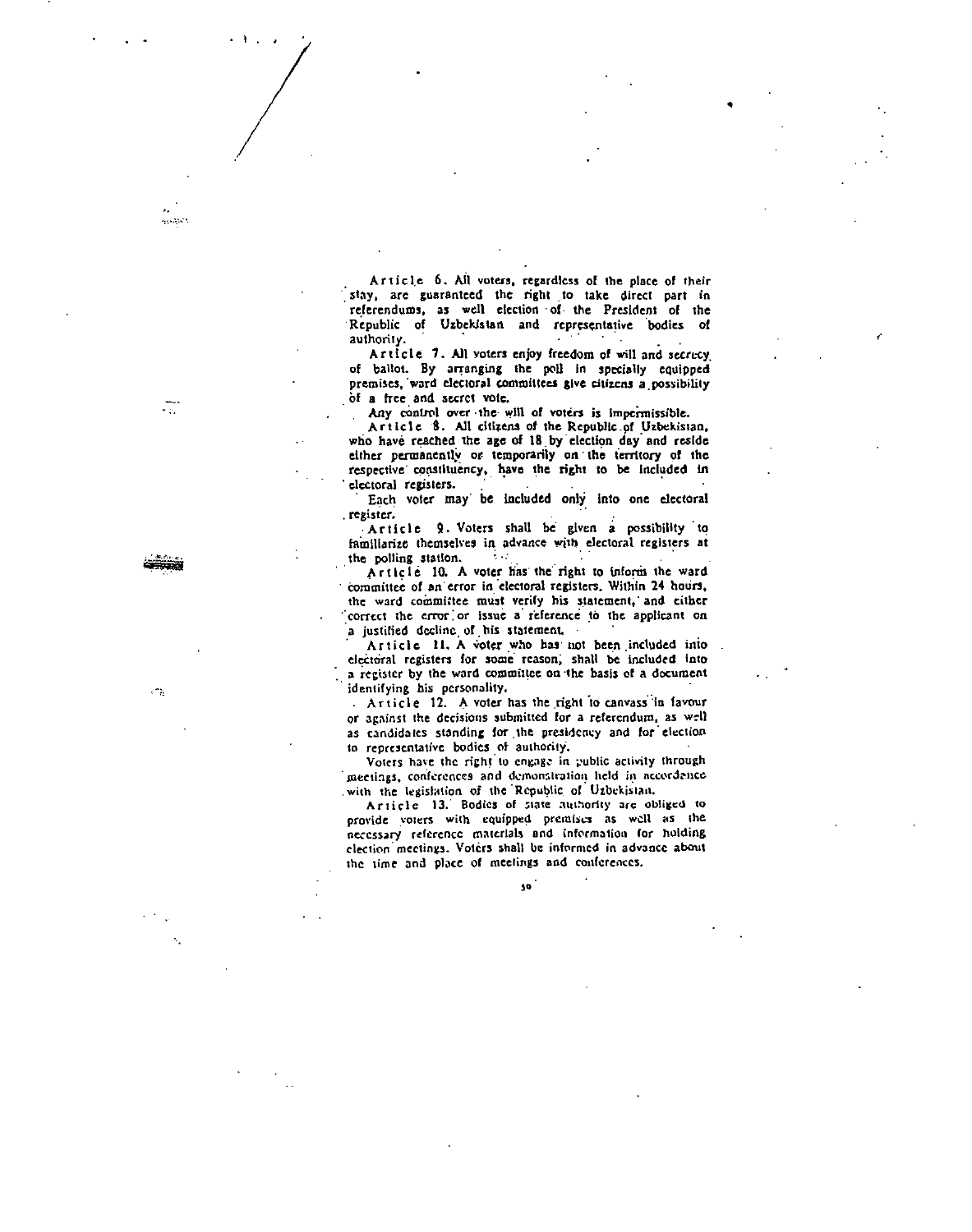Article 14. Election campaigns shall be given broad publicity. A voter has the right, in the course of the election campaign, to seek, obtain and disseminate information related to the delimitation of constituencies and wards, composition of electoral committees, location and time of work of these committees, results of registration of candidates, the poll and the election.

Resolutions of respective electoral committees on delimitation of constituencies and wards, composition of electoral committees, as well as the results of registration of candidates, the poll and the election, shall be published in the press.

Article 15. Voters have the right to familiarize themselves with programmes of the future activities of political parties and Independent candidates taking part in the election.

Article 16. Citizens of the Republic of Uzbekistan, who have the voting right and are not members of a political party, candidates standing for election or their proxics, may be members of electoral committees.

Article 17. On election day, a voter is entitled to a new ballot paper instead of the spoiled one: The new ballot paper is issued by the respective ward electoral committee.

Article 18. Voters who have no possibility to remain in the place of their residence on election day may vote in advance.

Upon a voter's request, the respective ward committee shall issue him a voting list of the specified form containing the relevant data on the candidates for election. A voter may leave the filled-in voting list in a sealed envelope with any member of the ward committee.

Article 19. Voters who have no possibility to arrive at the polling station due to bad health or for some other reason have the right to request the ward committee to arrange the poll in their place of residence.

. Article 20: A citizen of the Republic of Uzbekistan is guaranteed legal protection of his voting rights and a possibility to appeal in a court of law against illegal acts of electoral committees, state bodies, officials or public associations.

21. Any attempt, by violence, fraud, Article intimidation or in any other way, to prevent citizens from

60

 $\mathbb{R}^{3}$ 

 $\mathcal{L}_{\text{max}}$ 

 $\sim$   $\approx$